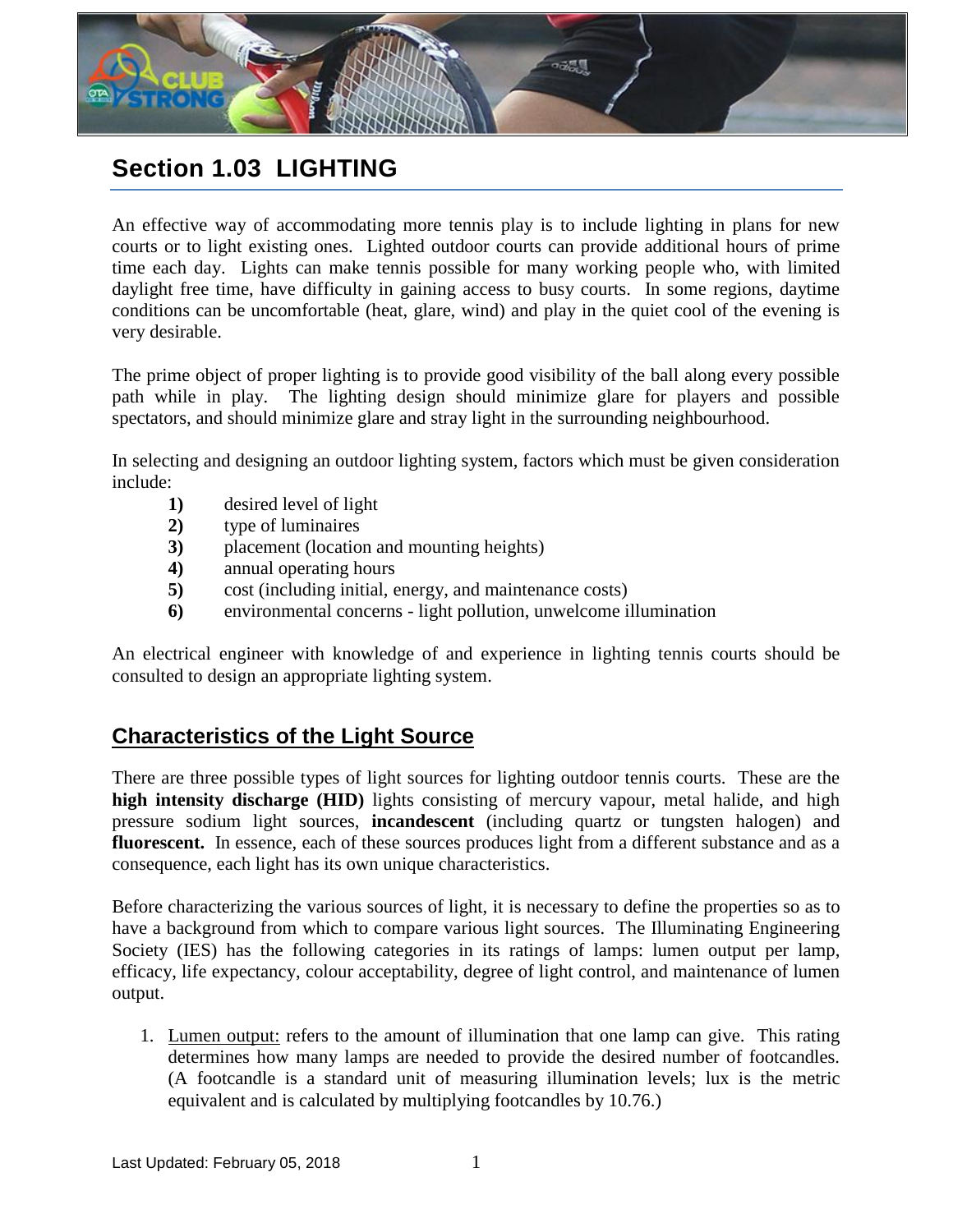

- 2. Efficacy: is a measure of how efficiently the light source uses power, of how many watts the light source requires to give off a certain amount of illumination.
- 3. Life Expectancy: is the number of hours a lamp will function.
- 4. Colour acceptability: is the ability of a lamp to render the objects it lights in a natural tone.
- 5. Light Control: is the degree to which the light source can be aimed and controlled by a luminaire.
- 6. Maintained light level: is the ratio of the depreciated amount of light (generally after 100 hours of lamp usage) to the initial light level. This ratio generally ranges from 6/10 to 8/10.

### **High Intensity Discharge Lighting**

This category of lighting for tennis courts uses high intensity discharge lamps (HIDs). These include mercury, metal halide, and high pressure sodium lamps and although each of these has its own characteristics, the group shares several properties.

HID light sources, for the most part, have a long lamp life and high efficacy when compared to incandescent lamps. They also have a characteristically slow power build-up when first energized, which results in a delay of up to 7 minutes before they achieve maximum brightness.

If there is a power interruption, HID lamps require a restrike time of 1-3 minutes for high pressure sodium, 3-6 minutes for mercury, and 10-15 minutes for metal halide lamps. This is important when considering installing metres or switches at each court.

The lumen output of the HID lamp decreases during the first 100 hours of operation, a "seasoning" period which allows a clean-up of impurities to take place. After this period, the light output stabilizes and its decline becomes much more gradual.

- 1. Mercury lamps which tend to give off a blue-white light, are not as desirable as that of other types but can be improved by using phosphor-coated bulbs.
- 2. Compared to incandescent lamps mercury lamps do produce more than twice the light for the same wattage (about 60 lumens per watt), making them much more efficient as a light source.
- 3. Mercury lamps are rated at 24,000 hours of lamp life. While this may be an advantage for courts that operate for a great many hours each year, such a long lamp life would not be necessary for a facility that uses lights only 400 hours per year.
- 4. As with incandescent lamps, mercury lamps can be operated above the rated wattage, thereby increasing the light output but shortening the lamp life.
- 5. Metal halide lamps are mercury lamps with the addition of metal in the form of halide salts. This light source has a higher efficacy rating with better colour rendition and good light control. At 10,000 hours, its lamp life is significantly shorter, than that of the mercury lamp. Because of a higher lumen output, however, fewer metal halide fixtures would be required than mercury ones to achieve the same footcandle level.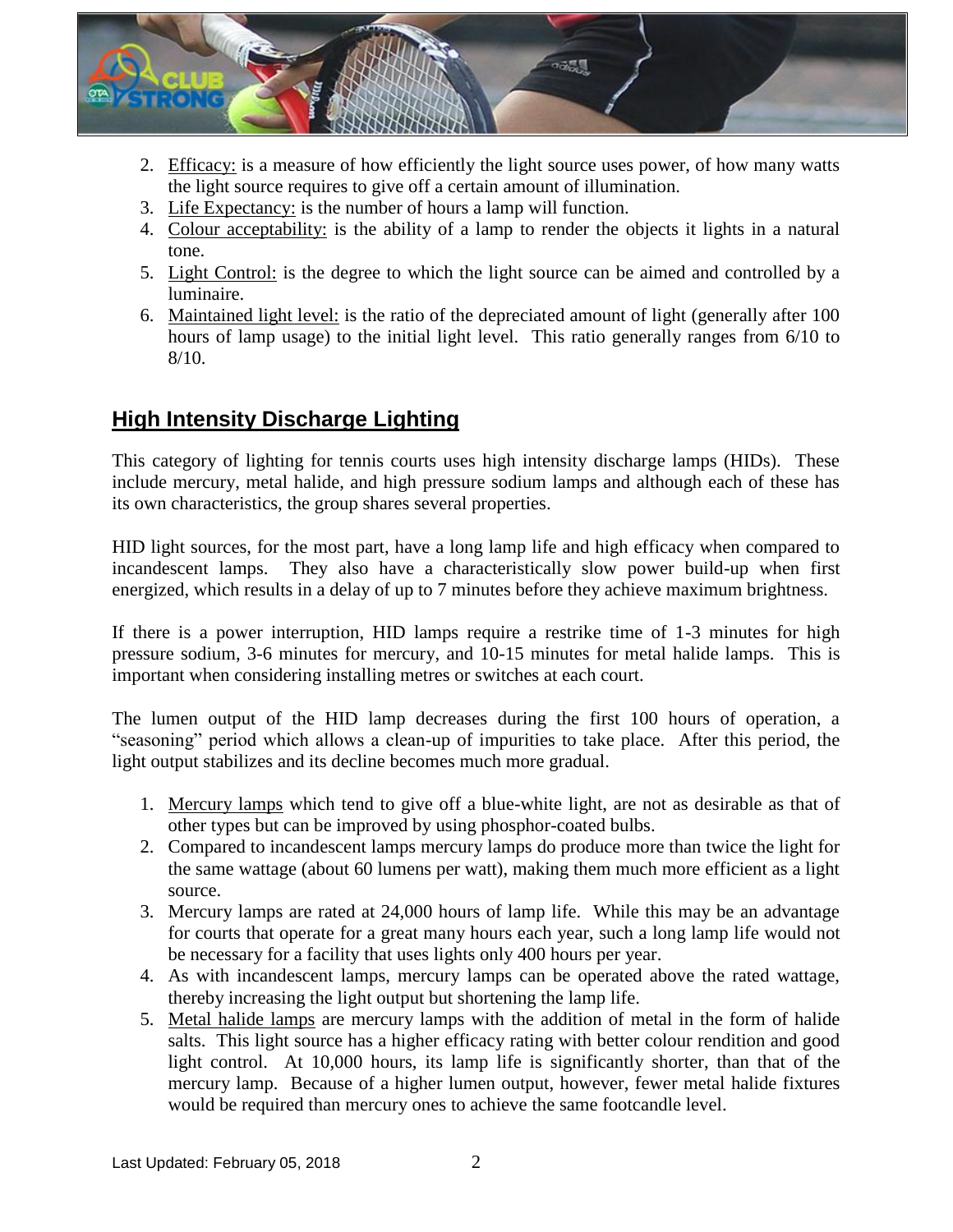

6. High pressure sodium lamps have the highest efficacy rating and 30 percent more lumen per watt output than metal halide lights. Both lumen maintenance and light control are also good, and the lamp life is rated at 15,000 hours. The lamp produces a slightly orange or bronze light, which is most noticeable when seen in contrast to another type of light source.

### **Incandescent Lighting**

The main advantages of incandescent lighting are low initial cost, high colour acceptability, and excellent light control. The main disadvantages are short lamp life (about 2,000 hours) and low efficacy (20 lumens per watt).

Unless a facility operates very limited hours, standard incandescent lamps will cost so much to maintain and replace that any savings from their initial installation is likely to be lost. However, the tungsten halogen (or quartz) lamps, which fall into the incandescent category, have both a higher light output and a longer lamp life than standard incandescent lamps.

Another advantage to the incandescent to tungsten halogen lights is their smaller size, which results in smaller and lighter luminaires (lighting fixtures). This may reflect in lighter poles for mounting.

One way to improve the efficiency of incandescent lamps is to operate them at over voltage: in excess of the one they are normally rated to take. The IES sports lighting guide indicates that operation at 10 percent above the rated voltage will increase the light output by approximately 35 percent (with only a 15 percent increase in lamp wattage), but with a reduction in lamp life. This means of operation is recommended for facilities that will be in operation for less than 200 hours per year.

Operation at 5 percent over voltage will increase light output by approximately 17 percent. This is recommended for lighting installations used from 200-500 per year. If the annual use of lights is above 500 hours, the lights would best be operated at their rated voltage.

### **Fluorescent Lighting**

Fluorescent lamps used in outdoor tennis installations are generally 8 feet long and come in two categories: very high output (VHO) and high output (HO). The very high output lamp has a rated average life of 9,000 hours. It also provides 15,000 initial lumens, approximately 75 lumens per watt, good colour acceptability, and relatively low brightness.

The HO lamp has a rated average life of 12,000 hours and provides 9,200 initial lumens (also approximately 75 lumens per watt). Compared to VHO lamps they are better in their lumen maintenance and equivalent in colour acceptability: they also have a longer life.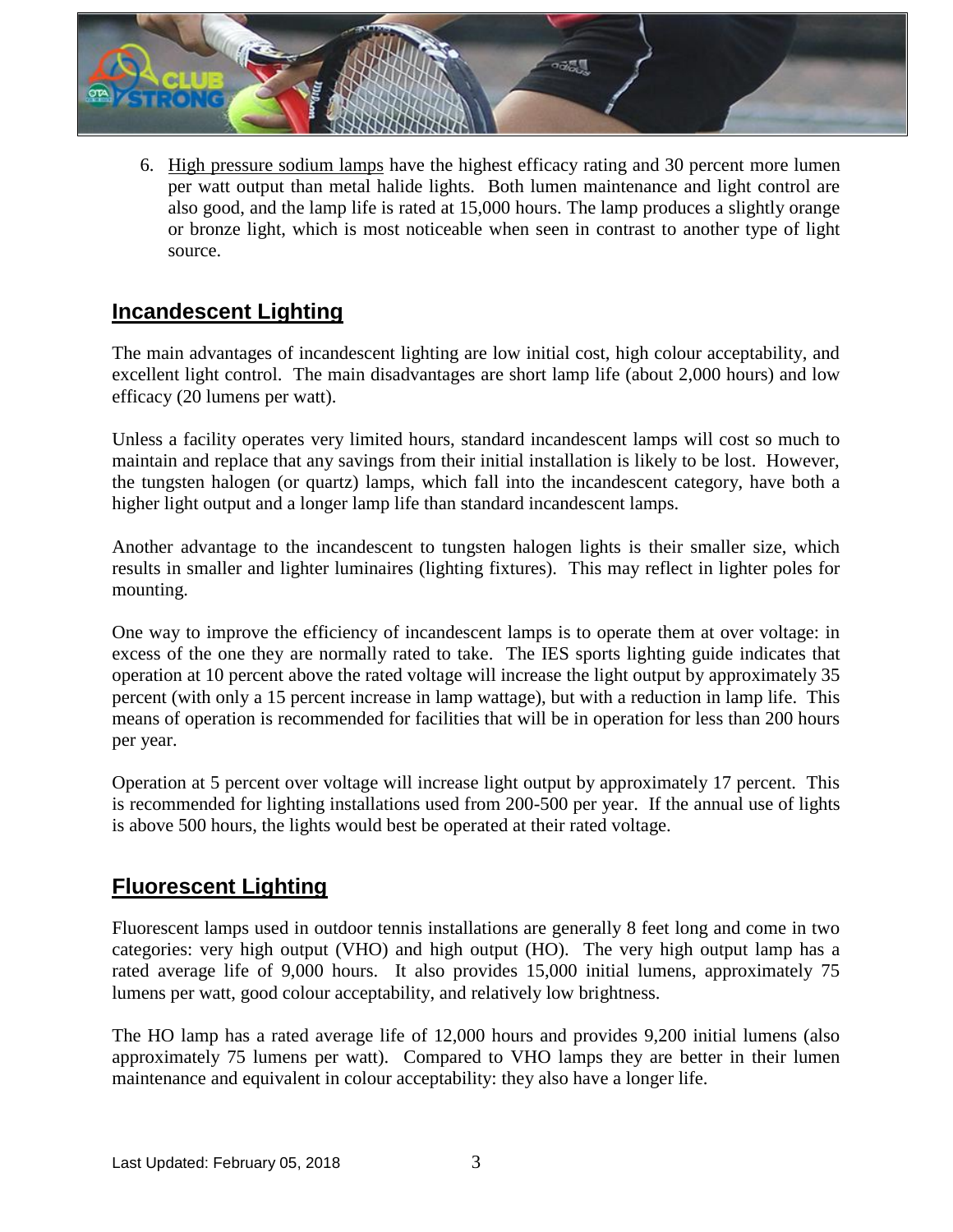

The relatively low brightness of fluorescent light sources is advantageous because the mounting heights can be lower without causing undue glare for either players or spectators. The lower mounting height on outdoor courts places this light source closer to the normal line of sight of the players.

# **Quantity of Light**

The quantity of lights is important but must be considered along with other factors.

- 1. **Class I:** For professional, national and international championships. This lighting design will provide an average maintained level of 125 footcandles (1345 lux).
- 2. **Class II:** For sectional, state, city, and college championships. This lighting design will supply an average maintained level of 60 footcandles (645 lux).
- 3. **Class III:** For clubs, instructional, parks, high schools and residential play; minimum level for park and club tournament play. This lighting design will provide an average maintained level of 40 footcandles (430 lux).
- 4. **Class IV:** For social, parks, and recreational non-tournament play. This lighting design will provide an average maintained level of 30 footcandles (320 lux). Measurement of footcandle levels should be made 36 inches above the court surface. Lighting for the entire playing area surface should be as evenly distributed as possible.

### **Quality of Light**

It is not necessary to produce an enormous number of footcandles (lux) of lighting since the quality of the light is considered to be more important. Quality of light is determined by a number of factors including uniformity of distribution and minimal glare from the light source.

Lighting levels should be as nearly uniform as possible within the primary playing area which includes a few feet outside the sidelines and behind the baselines.

The colour tone of light is important. Quartz and incandescent lamps produce a warm colour and help make the flesh tone of the skin more natural. Fluorescent, metal halide, and colourcorrected mercury vapour lamps produce a cooler colour rendition.

High pressure sodium produces an orange bronze tone which is less satisfactory for tennis play. However, mixing high pressure sodium with metal halide (half and half) gives good colour rendition and a higher level of lighting than metal halide alone.

### **Glare**

Glare exists when the source of light causes eye discomfort and reduction of vision. During the normal course of play, it is caused by relatively small sources of illumination that have high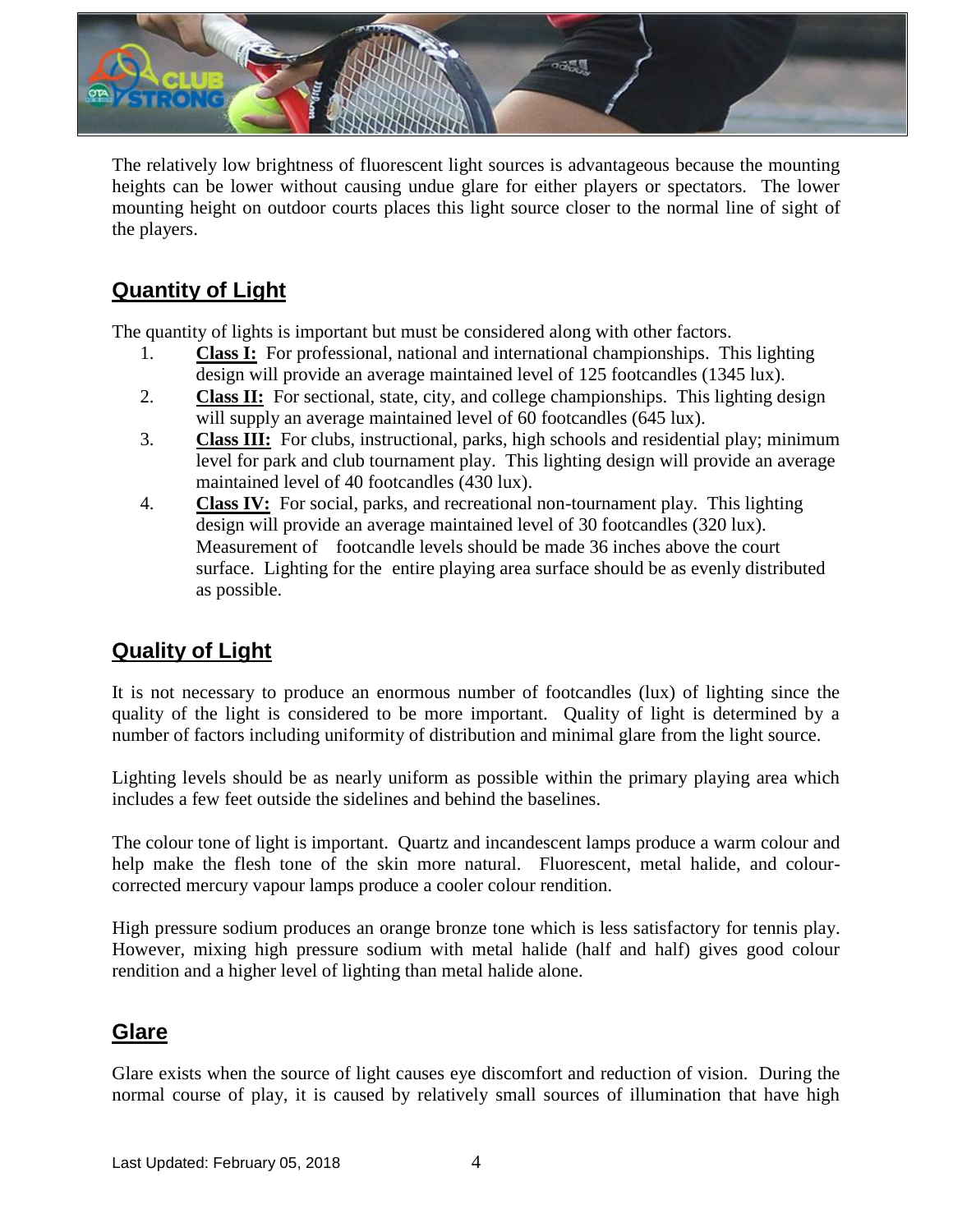

intensity (great brightness). This is particularly noticeable when the source of light contrasts strongly with dark backgrounds such as the night sky.

## **Floodlight**

Open floodlights will produce wide beam spreads suitable for lighting at close distances; enclosed floodlights can give a variety of spreads both wide and narrow, and are more versatile for this reason. Closed floodlights have the added advantage of maintaining light output better than open floods, which are exposed to the elements and tend to accumulate dirt and debris. Open floodlights have a lower initial cost.

An important consideration when comparing open and closed luminaires is the light loss factor. The IES sports lighting guide suggests that it is accepted practice to allow for a light loss of approximately 25 percent for enclosed floodlights, and of 35 percent for open floodlights when calculating the maintained level of footcandles. In other words, after the initial amount of illumination that the light source will emit has been determined, it must be reduced by the light loss factors given to obtain the actual amount of light that will reach the court.

Enclosed vs. Open Fixtures: Because an enclosed fixture is sealed, it has limited exposure to dust and dirt. As a result, such a fixture, while more expensive initially, will require less maintenance than an open fixture and have less of a light loss. Fluorescent fixtures are by nature large and often open. Because they have more surface, fluorescent fixtures will be more susceptible to the accumulation of dirt and debris.

### **LED Lighting**

Any clubs needing advice on LED lighting (ie: cost savings, key components, energy reduction, product performance, labour/maintenance and utility incentives etc.) please feel free to contact:

Tony Valentini, Lighting Specialist Gerrie Lighting Solutions 905.681.3656 ext.20180 | [tvalentini@gerrie.com](mailto:tvalentini@gerrie.com) [www.gerrie.com](http://www.gerrie.com/)

To view the Gerrie Lighting Solutions brochure, please [CLICK HERE.](http://www.tennisontario.com/assets/appsadmin/js/ckfinder/userfiles/files/Brochure%20-%20Gerrie%20Lighting%20Solutions.pdf)

### **Location of Fixtures**

It is extremely desirable to locate all lighting fixtures along the sides of the court (outside the fences) so that the light beams are generally directed across the courts. If side placement is not possible, fixtures should be located to achieve low glare and high uniformity.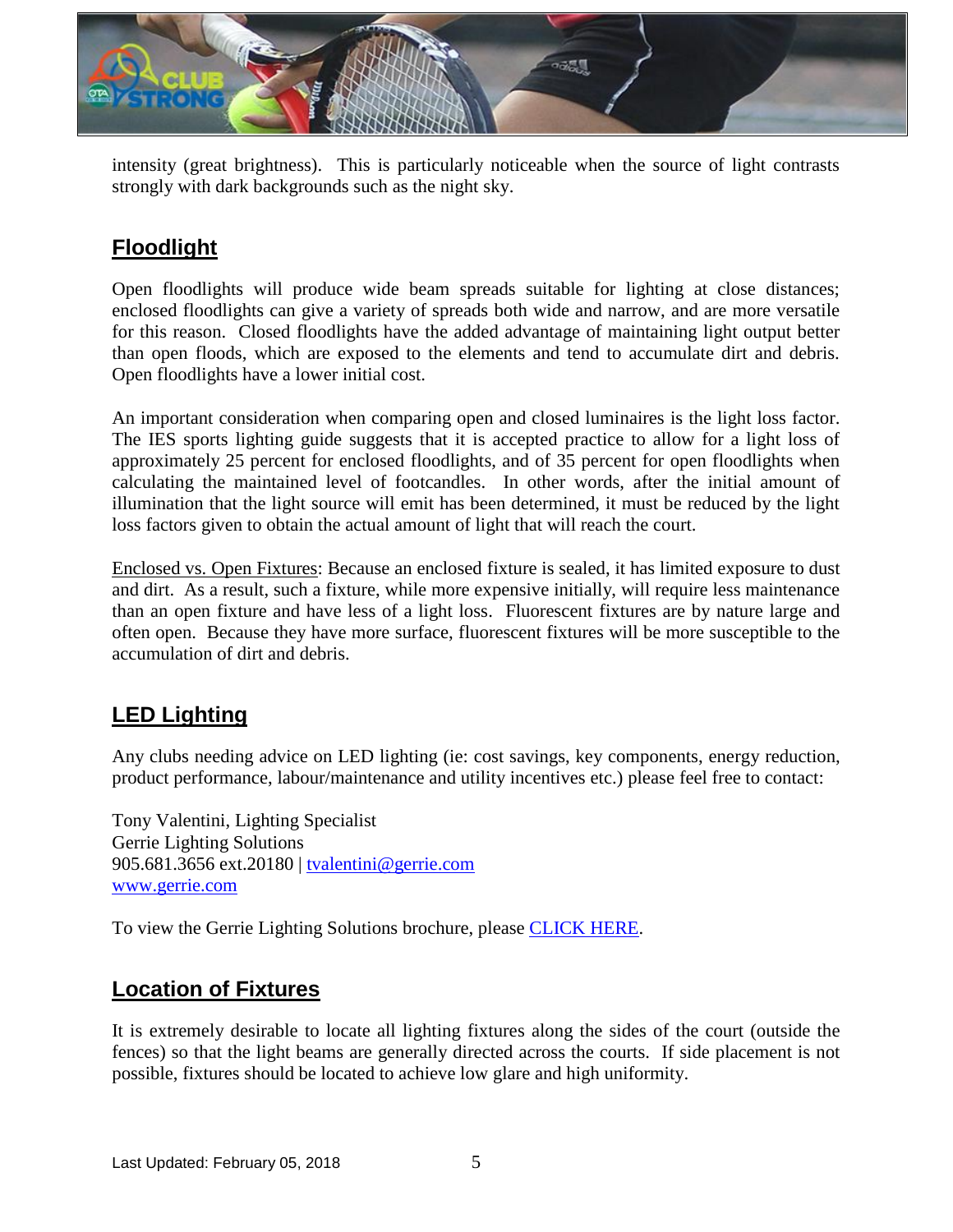

As a special item of caution, no light fixtures should be located directly behind the courts or at the corners. Doing so can produce glare for the players caused by their having to look directly towards these fixtures when serving or during normal play. Corner lights if installed should be at least 35 feet high, shielded or aimed to minimize glare for the players on the opposite side.

It is recommended that light poles be located immediately outside fences or between net posts. Any free standing light pole not so located should be heavily padded to protect a player running into this obstruction. A final aiming of high mast lighting systems should be done at the job site with hand held metres to obtain the most even light distribution, however, some systems are preaimed by design.

### **Mounting of Fixtures**

New designs in H.I.D. sharp cut-off luminaires have reduced the mounting heights to approximately 20 feet with good uniformity, low glare, reduction of spill light onto surrounding property, and easier maintenance than on higher poles. For point source, flooding light-type fixtures (incandescent or H.I.D.), 35 to 40 foot steel, aluminum (coated to reduce glare), or concrete poles are frequently used. Fluorescent luminaries should be mounted from 13 to 26 feet above the court surface, outside and parallel to the alley lines.

All poles should be designed to withstand wind velocities as required by local codes.

More attention is being given to local laws pertaining to zoning and light pollution. Point sources of light must be carefully shielded and aimed to minimize glare and maximize uniformity of light coverage.

#### **Luminaires**

Once familiarity has been gained with the qualities of the various light sources, consideration must also be given to luminaries. A luminaire is the fixture which houses the light source and it determines how much light will actually be emitted from the light source, how much protection from the glare will be afforded, how much protection is given the light source, and how efficiently the light will be distributed over the courts. As with light sources, the actual selection of luminaires should be left to the consultant.

### **Wiring**

Underground wiring is recommended outside the court area. All wiring must comply with the National Electrical Code or applicable local electrical and building codes. Consult these codes or an electrical engineer for wiring requirements and wire sizes.

Centralized switching, remote or courtside metres are available for different light sources. These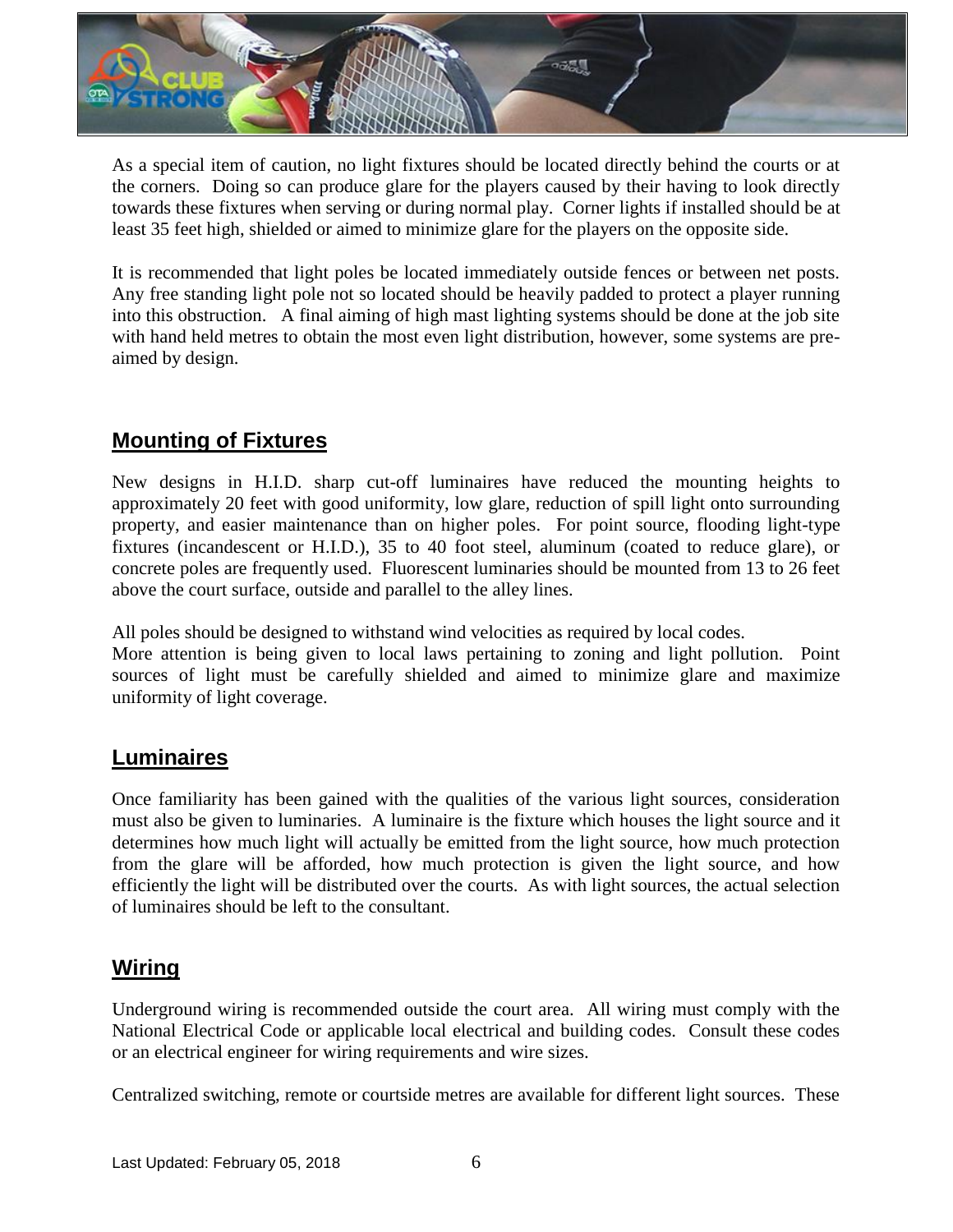

options may be investigated for more convenient and efficient control to satisfy project requirements. Consider capacity and conduit for future expansion at slight increase in cost.

Fluorescent, mercury and high pressure sodium lighting are strobic in nature (flickering). To completely eliminate stroboscopic effect, three-phase wiring should be used, with each alternate fixture on a different phase. To avoid losing efficiency, four lamp fluorescent fixtures should be at least 24 inches wide; six- or eight-lamp fixtures should be wider.

#### **Maintenance**

All luminaires should be carefully cleaned, as recommended by the manufacturer to obtain maximum efficiency of light output. As much as 50% of the light can be lost if the luminaires are not regularly cleaned and maintained. Consult luminaire manufacturer for maintenance instructions.

SPECIAL NOTE: It is highly desirable to utilize the services of an engineer, architect, or qualified tennis consultant who is completely familiar with tennis court lighting in order to best satisfy the tennis player and take into consideration all of the factors outlined above as well as the project conditions.

### **Costs**

In addition to initial costs, maintenance and operating costs should be considered. Initial costs include fixtures, poles, wiring, installation and control equipment; operating and maintenance costs include power expenses, lamp and lens replacement, fixture cleaning and accessibility, and labour costs associated therewith.

Lighting manufacturers, experts in lighting, and associations such as Illuminating Engineering Society provide guidelines for evaluating the costs of various systems. Several of these make available sample cost calculation forms which categorize the different types of costs, and need only to be filled in. Because the initial cost of a lighting system can vary per court, and because operating costs can vary widely as well, it is particularly important to do a cost analysis whenever comparing systems.

On a per court basis, the cost of lighting is highest for lighting a single court; as the number of courts in a battery increases, the cost per court goes down.

### **Periodic Checking**

An essential part of a regular program is a periodic checking of light output with a light metre. In this way, it can be determined if the lights are performing at the intended footcandle level of the design. If not, corrective steps can be taken.